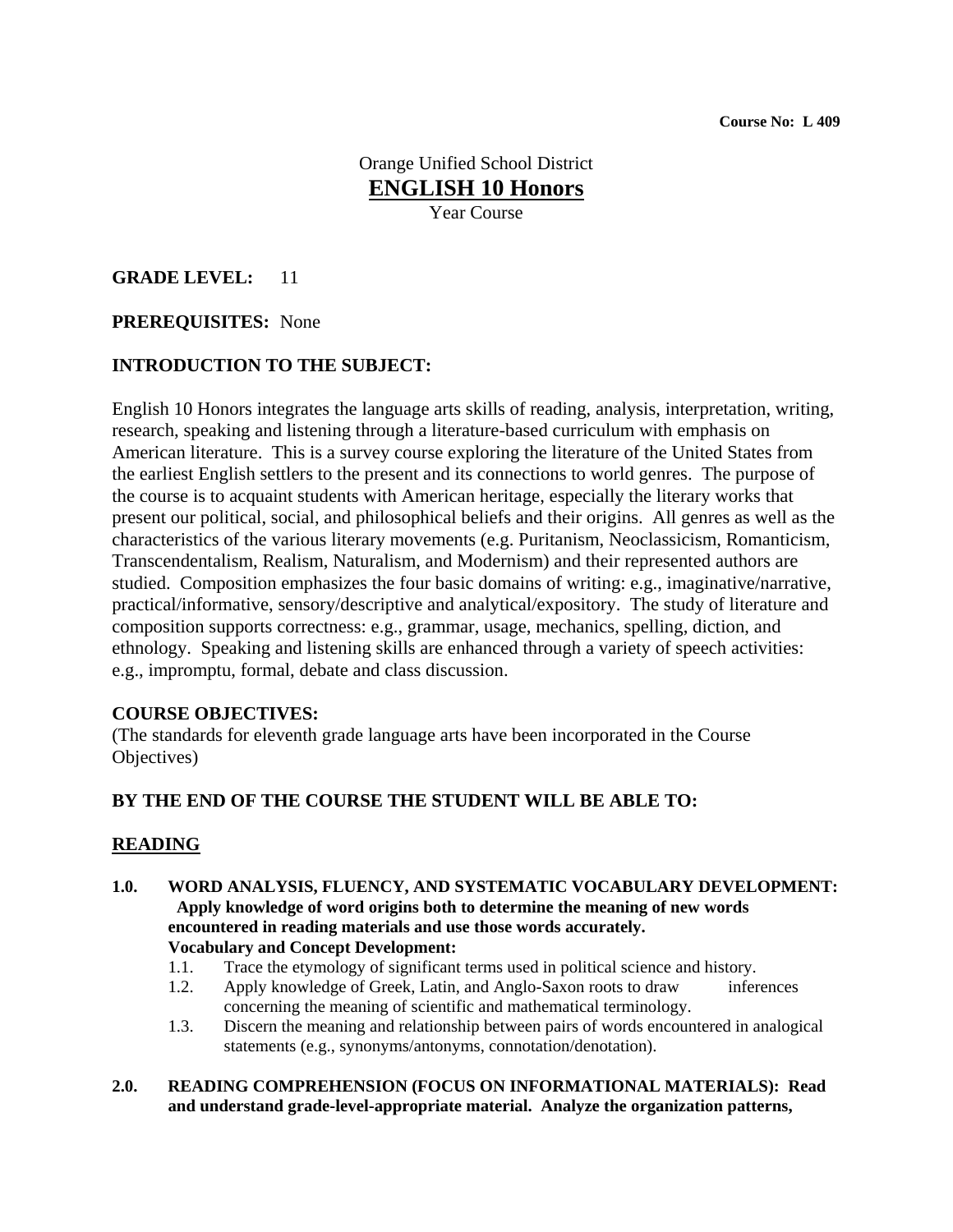**arguments, and positions advanced. The quality and complexity of the materials to be read by students are illustrated in the** *California Reading List.* **In addition, by grade 12, students read two million words annually on their own, including a wide variety of classic and contemporary literature as well as magazines, newspapers, and on-line information. Structural Features of Informational Materials:** 

2.1. Analyze both the features and rhetorical devices of different types of public documents (e.g., policy statements, speeches, debates, platforms) and how authors use these features and devices.

#### **Comprehension and Analysis of Grade-Level-Appropriate Text:**

- 2.2. Analyze how clarity is affected by the patterns of organization, hierarchical structures, repetition of key ideas, syntax, and word choice in text.
- 2.3. Verify and clarify facts presented in other types of expository texts by using a variety of consumer, workplace, and public documents.
- 2.4. Make warranted and reasonable assertions about significant patterns, motifs, and perspectives by using elements of text to defend and clarify interpretations.
- 2.5. Analyze an author's implicit and explicit philosophical assumptions and beliefs about a subject.

#### **Expository Critique:**

2.6. Critique the power, validity, and truthfulness in the logic of arguments set forth in public documents, their appeal to audiences both friendly and hostile, and the extent to which they anticipate and address reading concerns and counterclaims (e.g., appeal to reason, appeal to authority, appeal to pathos/emotion).

**3.0. LITERARY RESPONSE AND ANALYSIS: Read and respond to historically or culturally significant works of American world literature. Conduct in-depth analyses of recurrent patterns and themes. The quality and complexity of the materials to be read by students are illustrated in the** *California Reading List.*

# **Structural Features of Literature:**

3.1. Analyze characteristics of sub-genres (e.g., satire, parody, allegory, pastoral) that are used in poetry, prose, drama, novel, short story, essay, and other basic genres.

#### **Narrative Analysis of Grade-Level-Appropriate Text:**

- 3.2. Analyze how the theme or meaning of a selection represents a view or comment
- on life, using textual evidence to support the claims.
- 3.3. Analyze how irony, tone, mood, style, and "sound" of language are used to achieve specific rhetorical and/or aesthetic purposes.
- 3.4. Analyze ways in which poets use imagery, personification, figures of speech, and sounds to evoke readers' emotions.
- 3.5. Analyze recognized works of American literature representing a variety of genres and traditions in order to:
	- (1) trace the development of American literature from the Colonial period forward;
	- (2) contrast the major periods, themes, styles, and trends, and describe how works by members of different cultures relate to one another in each period;
	- (3) evaluate the philosophical, political, religious, ethical, and/or social influences that shaped characters, plots, and settings.
- 3.6. Analyze how authors over the centuries have used archetypes drawn from myth and tradition in literature, film, political speeches, and religious writings (e.g., how the archetypes of banishment from an ideal world may be used to interpret Shakespeare's tragedy *Macbeth*).
- 3.7. Analyze recognized works of world literature from a variety of authors, in order to: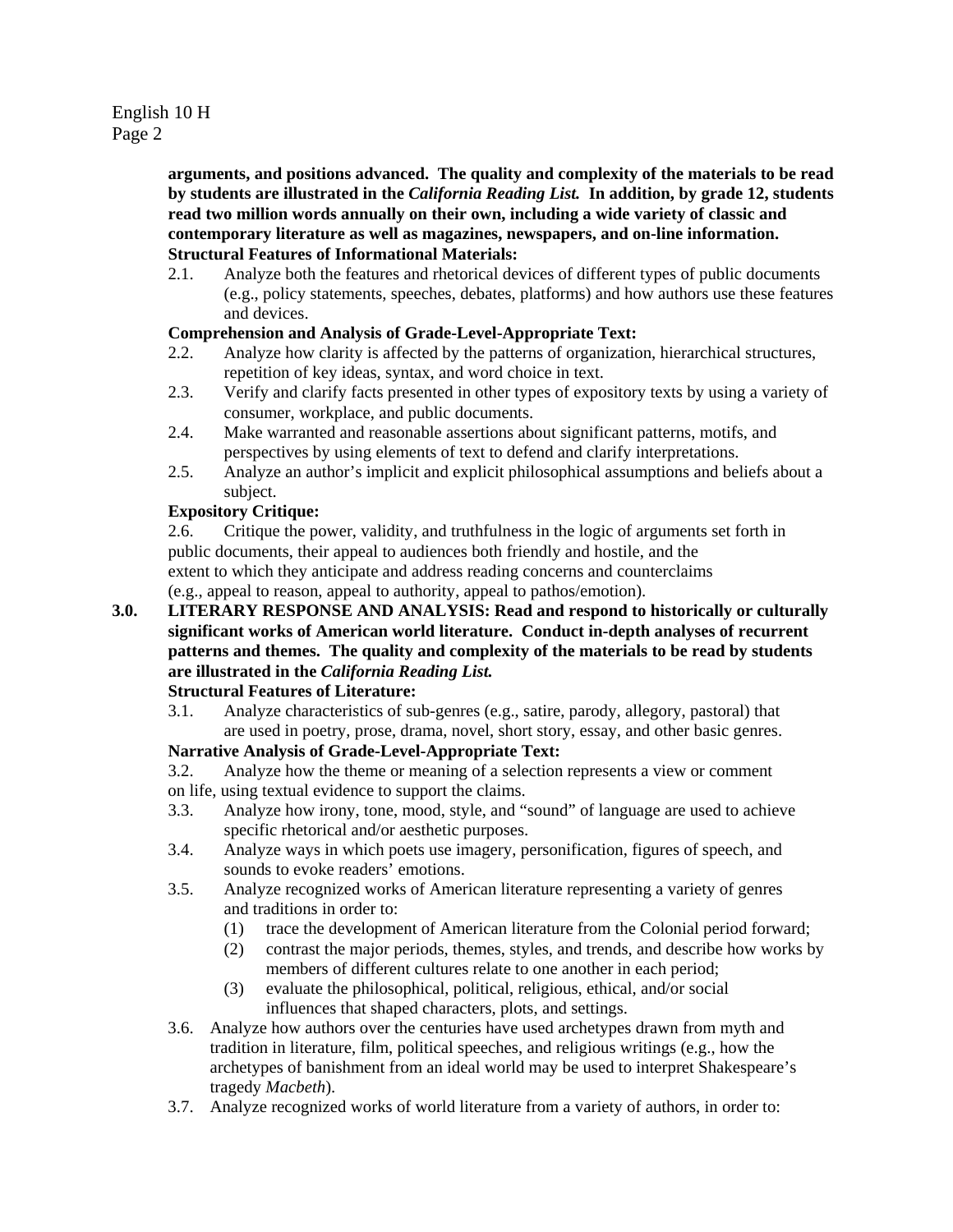- (1) contrast the major literary forms and techniques and the characteristics of the major literary periods (e.g., Homeric Greece, Medieval Period, Romantic, Neoclassic, Modern);
- (2) relate literary works and authors to major themes and issues of their eras;
- (3) evaluate the philosophical, political, religious, ethical, and/or social influences that shaped characters, plots, and settings.

## **Literary Criticism:**

3.8. Analyze the political assumptions in a selection of literary works or essays on a topic for their clarity and consistency (e.g., suffrage, women's place in organized labor) (Political Approach).

3.9. Analyze the philosophical arguments presented in literary works to determine whether the author's position has contributed to the quality of each work and the credibility of its characters (Philosophical Approach).

## **From English 9/10 Content Standards:**

- 3.11. Evaluate the aesthetic qualities of style, including the impact that diction and figurative language have on tone, mood, and theme, using the terminology of literary criticism (Aesthetic Approach).
- 3.12. Analyze how a work of literature is related to the themes and issues of its historical period (Historical Approach).

## **WRITING**

**1.0. WRITING STRATEGIES: Write coherent and focused texts that convey a well-defined perspective and tightly-reasoned argument. Student writing demonstrates awareness of audience and purpose of use of the stages of the writing process, as needed. Organization and Focus:** 

1.1. Demonstrate understanding of the elements of discourse (e.g., purpose, speaker, audience, form) when completing narrative, expository, persuasive, informational, or descriptive writing assignments.

1.2. Use point of view, characterization, style (e.g., irony), and related elements for specific rhetorical and aesthetic purposes.

1.3. Structure ideas and arguments in a sustained, persuasive, and sophisticated way and support them with precise and relevant examples.

- 1.4. Enhance meaning by employing rhetorical devices, including the extended use of parallelism, repetition, and analogy; the incorporation of visual aids (e.g., graphs, tables, pictures); and the issuance of a call for action.
- 1.5. Use language in natural, fresh and vivid ways to create a specific tone.

# **Research and Technology:**

1.6. Develop presentation by using clear research questions and creative and critical research strategies (e.g., field studies, oral histories, interviews, experiments, electronic sources).

- 1.7. Use systematic strategies to organize and record information (e.g, anecdotal scripting, annotated bibliographies).
- 1.8. Integrate databases, graphics, and spreadsheets into work-processed documents.

# **Revising and Evaluating Strategies:**

1.9. Revise writing to highlight individual voice, improve the style and sentence variety, and enhance subtlety of meaning and tone in ways that are consistent with purpose, audience, and genre.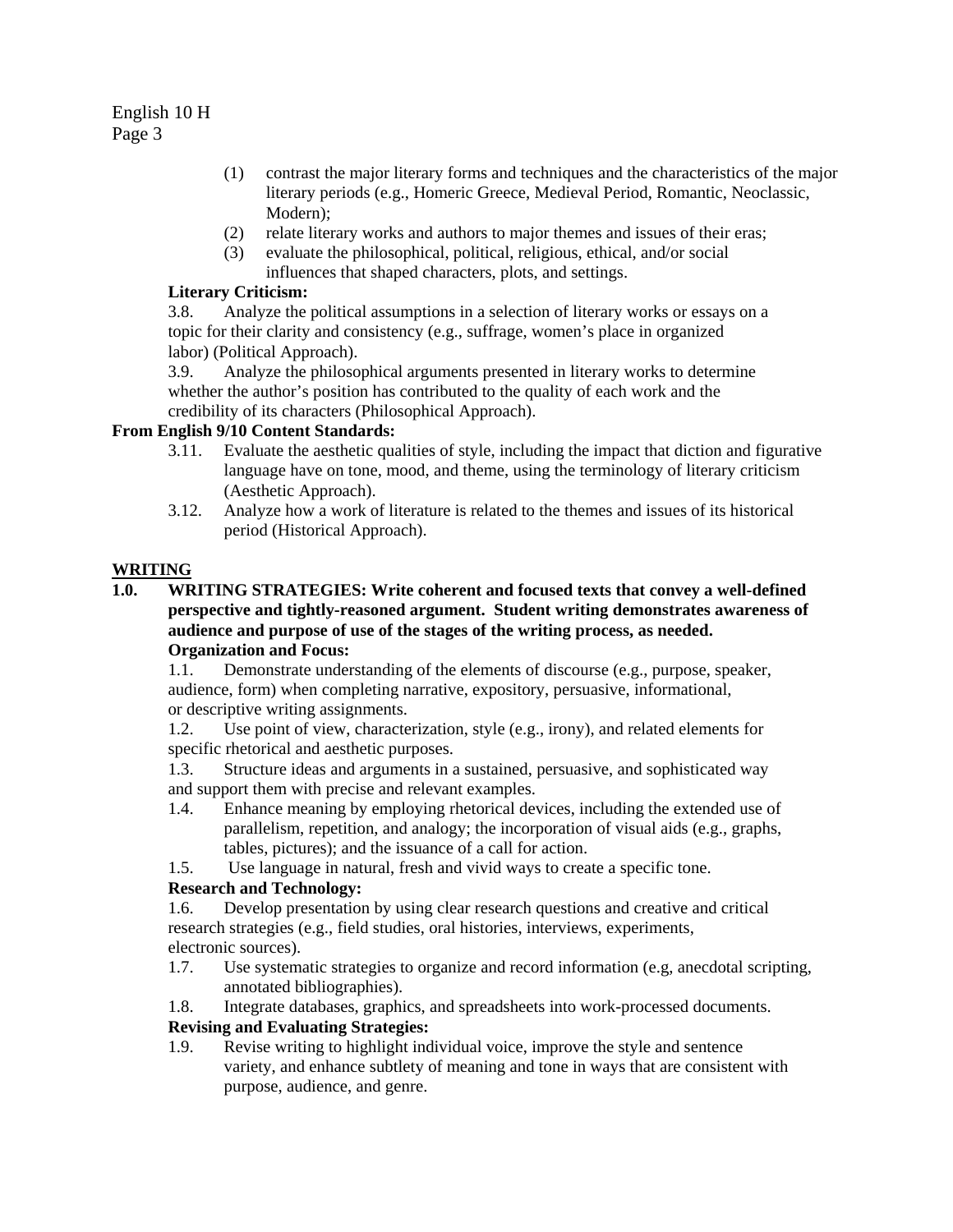**2.0. WRITING APPLICATIONS (GENRES AND THEIR CHARACTERISTICS): Combine the rhetorical strategies of narration, exposition, persuasion, and description to produce text of at least 1,500 words, when appropriate. Student writing demonstrates a command of standard English and the research, organizational, and drafting strategies outlines in Writing Standard 1.0.** 

*Using the Grades 11/12 writing strategies outlined in Writing Standard 1.0, students:* 

- 2.1. Write fictional autobiographical, and/or biographical narratives that:
	- (1) narrate a sequence of events and communicate their significance to the audience;
	- (2) locate scenes and incidents in specific places;
	- (3) develop the narrative elements with concrete sensory details and language (e.g., visual details of scenes; descriptions of sounds, smells, specific actions; movements and gestures; interior monologue or feelings of characters);
	- (4) pace the presentation of actions to accommodate temporal, spatial, and dramatic mood changes;
	- (5) make effective use of descriptions of appearance, images, shifting perspectives, and/or sensory details.
- 2.2. Write responses to literature that:
	- (1) demonstrate a comprehensive understanding of the significant ideas in works or passages;
	- (2) analyze the use of imagery, language, universal themes and/or unique aspects of text;
	- (3) support key ideas and viewpoints through accurate and detailed references to the text and/or to other works;
	- (4) demonstrate an understanding of the author's use of stylistic devices and an appreciation for the effects created;
	- (5) identify and assess the impact of perceived ambiguities, nuances, and complexities within text.
- 2.3. Write reflective compositions that:
	- (1) explore the significance of personal experiences, events, conditions, or concerns using rhetorical strategies (e.g., narration, description, exposition);
	- (2) draw comparisons between specific incidents and broader themes that illustrate the writer's important beliefs or generalizations about life;
	- (3) maintain a balance in describing individual incidents and relating those incidents to more general and abstract ideas.
- 2.4. Write historical investigation reports that:
	- (1) use exposition, narration, description, argumentation, exposition, or some combination of rhetorical strategies to support the main proposition;
	- (2) analyze several historical records of a single event, examining critical relationships among elements of the research topic;
	- (3) explain the perceived reason(s) for the similarities and differences in historical records with information derived from primary and secondary sources to support or enhance the presentation;
	- (4) include information from all relevant perspectives, taking the validity and reliability of sources into consideration**;**
	- (5) provide a formal bibliography.
- 2.5. Write job applications and resumes that:
	- (1) are clear and purposeful, and address the intended audience appropriately;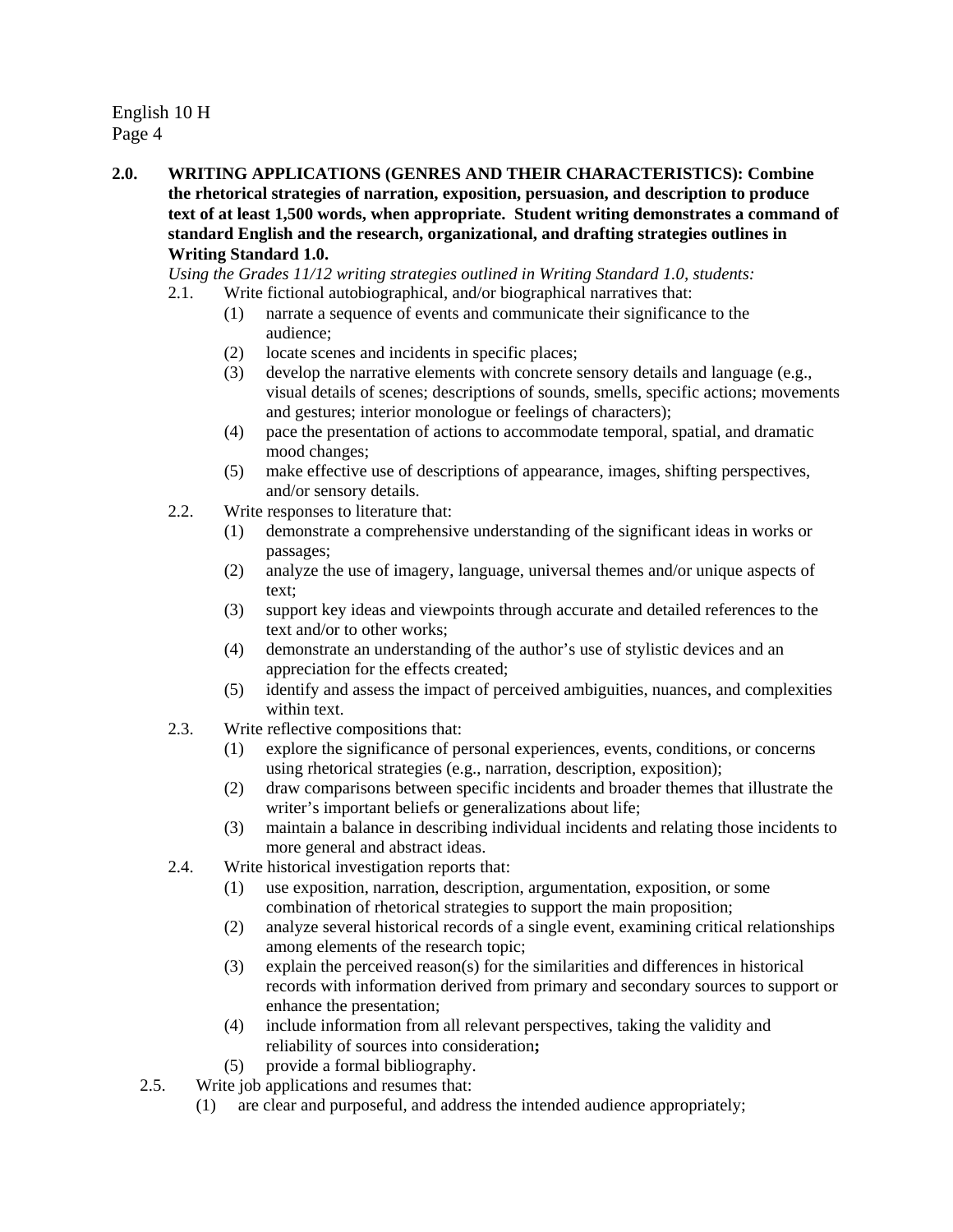- (2) use varied levels, patterns, and types of language to achieve intended effects and aid comprehension;
- (3) modify tone to fit purpose and audience;
- (4) follow the conventional style for the type of document (e.g., resume, memorandum) and use page formats, fonts, and spacing that contribute to the documents' readability and impact.
- 2.6. Deliver multimedia presentations that**:** 
	- (1) combine text, images, and sound, drawing information from many sources (e.g., television broadcasts, videos, films, newspapers, magazines, CD ROMs, Internet, computer media generated images);
	- (2) select an appropriate medium for each element of the presentation;
	- (3) use selected media skillfully, including proper editing and monitoring for quality;
	- (4) test audience response and revise the presentation accordingly.

# **From English 9/10 Content Standards:**

- 2.3. Write expository compositions, including analytical essays and research reports that:
	- (1) marshal evidence in support of a thesis and related claims, including information on all relevant perspectives;
	- (2) convey information and ideas from primary and secondary sources accurately and coherently;
	- (3) make distinctions about the relative value and significance of specific data, facts, and ideas;
	- (4) organize and record information on charts, maps, and graphs for use as visuals, employing appropriate technology;
	- (5) anticipate and address readers' potential misunderstandings, biases, and expectations;
	- (6) use technical terms and notations accurately.
- 2.4. Write persuasive compositions that:
	- (1) structure ideas and arguments in a sustained and logical fashion;
	- (2) use specific rhetorical devices to support assertions (e.g., appeal to logic through reasoning; appeal to emotion or ethical belief; personal anecdote, case study, or analogy);
	- (3) clarify and defend positions with precise and relevant evidence, including facts, expert opinions, quotations, and/or expressions of commonly accepted beliefs and logical reasoning;
	- (4) address readers' concerns, counterclaims, biases, and/or expectations.
- 2.5 Write business letters that:
	- (1) are clear and purposeful, and address the intended audience appropriately;
	- (2) use appropriate vocabulary, tone, and style to take into account the nature of the relationship with, and the knowledge and interests of, the recipients;
	- (3) highlight central ideas or images;
	- (4) follow conventional style, and use page formats, fonts, and spacing that contribute to the documents' readability and impact.

## **WRITTEN AND ORAL ENGLISH LANGUAGE CONVENTIONS**

**1.0. WRITTEN AND ORAL ENGLISH LANGUAGE CONVENTIONS: Write and speak with a command of standard English conventions.** 

#### **Manuscript Form:**

1.1. Demonstrate control of grammar, paragraph and sentence structure, diction, and usage.

1.2. Produce legible work that shows accurate spelling and correct use of the conventions of punctuation and capitalization.

1.3. Reflect appropriate manuscript requirements in writing.

#### **LISTENING AND SPEAKING**

**1.0. LISTENING AND SPEAKING STRATEGIES: Formulate adroit judgments about oral communication. Deliver focused and coherent presentations that convey clear and distinct**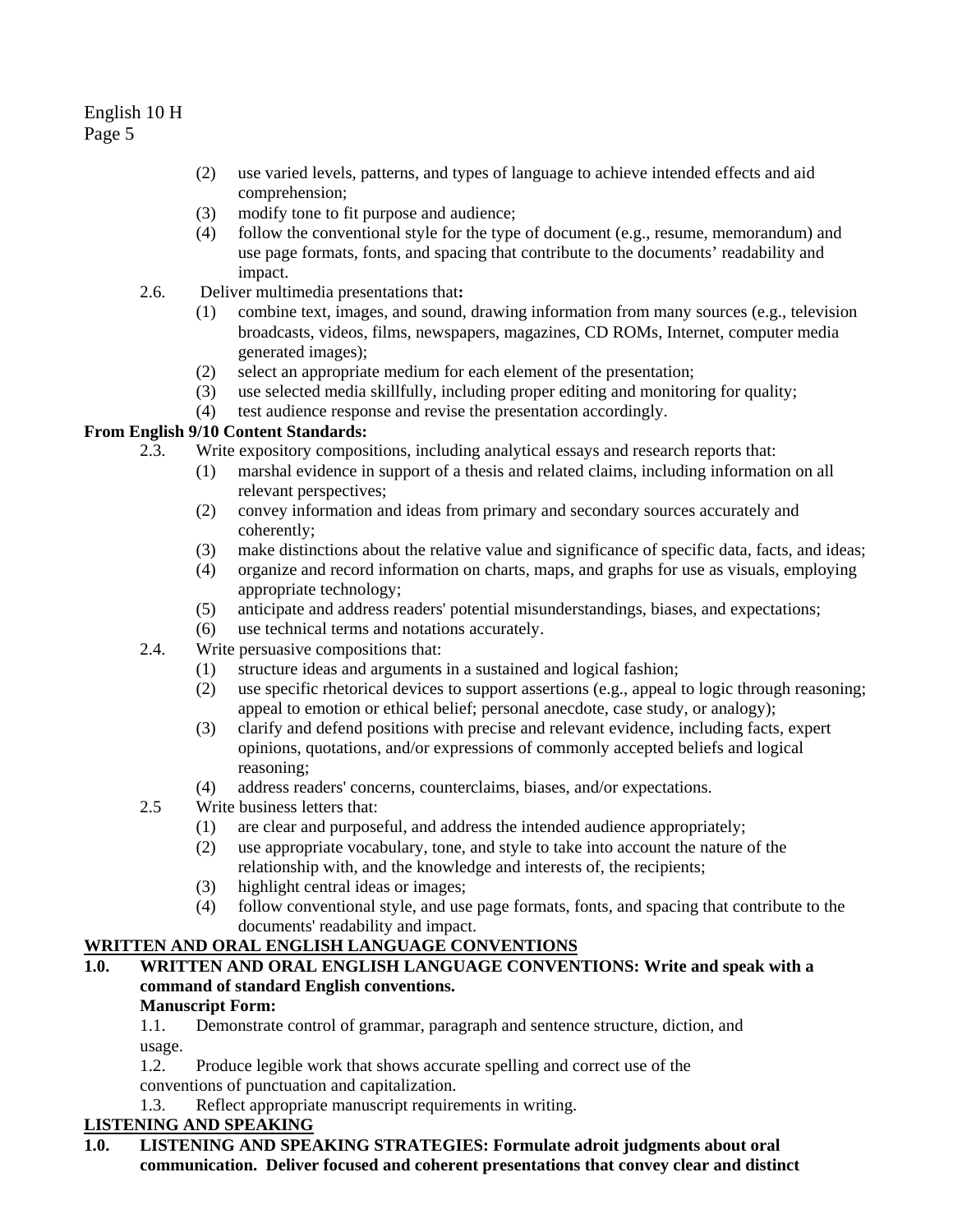#### **perspectives and solid reasoning. Incorporate gestures, tone, and vocabulary tailored to audience and purpose.**

# **Comprehension:**

- 1.1. Recognize strategies used by media to inform, persuade, entertain, and transmit culture (e.g., advertising, perpetuation of stereotypes, use of visual representations, special effects, language).
- 1.2. Analyze the impact of media on the democratic process (e.g., influence on

elections, creating images of leaders, shaping attitudes) at the local, state, and national

#### levels.

1.3. Interpret and evaluate the various ways that visual image-makers (e.g., graphic artists, documentary film makers, illustrators, news photographers) present events and communicate information.

## **Organization and Delivery of Oral Communication:**

- 1.4. Use rhetorical questions, parallelism, concrete images, figurative language, characterization, irony, and dialogue to achieve clarity, force, and aesthetic effect.
- 1.5. Distinguish among, and use, various forms of classical and contemporary logical argument, including:
	- (1) inductive and deductive reasoning;
	- (2) syllogisms and analogies.
- 1.6. Use logical, ethical, and emotional appeals that enhance a specific tone and purpose.
- 1.7. Use appropriate rehearsal strategies to achieve command of text, skillful and artistic staging, and attention to performance details.
- 1.8. Use effective and interesting language, including:
	- (1) informal usage for effect;
	- (2) standard English for clarity;
	- (3) technical language for specificity.
- 1.9. Use research and analysis to justify strategies for gesture, movement, and vocalization, including dialect, pronunciation, and enunciation.
- 1.10. Evaluate when to use different kinds of images (e.g., visual, music, sound effects, graphics) to create effective productions.

## **Analysis and Evaluation of Oral and Media Communications:**

- 1.11. Critique the impact that a speaker's use of diction and syntax has no purpose and audience.
- 1.12. Identify logical fallacies used in oral address (e.g., attack ad hominem, false causality, red herring, over-generalization, bandwagonning).
- 1.13. Analyze the four basic types of persuasive speeches (i.e., propositions of fact, value, problem, or policy), and understand the similarities and differences in their use of patterns of organization, persuasive languages, reasoning, and proofs.
- 1.14. Analyze the techniques used in media messages for a particular audience and evaluate their effectiveness (e.g., Orson Welles' radio broadcast, "War of the Worlds").
- **2.0. SPEAKING APPLICATIONS (GENRES AND THEIR CHARACTERISTICS): Deliver polished formal and extemporaneous presentations that combine traditional rhetorical strategies of narration, exposition, persuasion and description. Student speaking demonstrates a command of standard English and the organization and delivery strategies outlined in Listening and Speaking Standard 1.0.**

*Using the Grades 11/12 speaking strategies outlined in Listening and Speaking Standard 1.0, students:* 

- 2.1. Deliver reflective presentations that:
	- (1) explore the significance of personal experiences, events, conditions, or concerns, using rhetorical strategies (e.g., narration, description, exposition);
- (2) draw comparisons between the specific incident and broader themes that illustrate the speaker's beliefs or generalizations about life;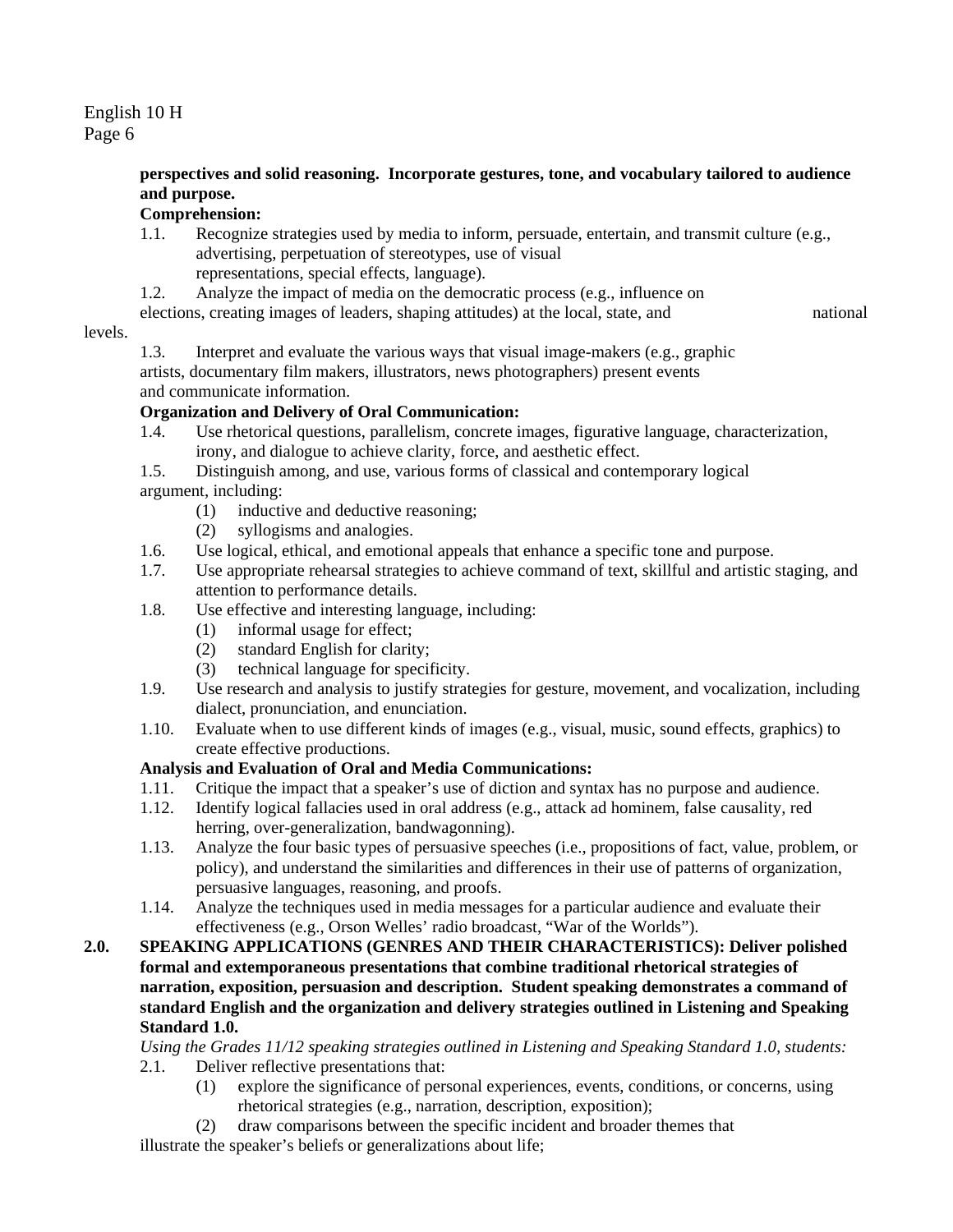(3) maintain a balance between describing the incident and relating it to more general abstract ideas.

- 2.2 Deliver oral reports on historical investigations that:
	- (1) use expositions, narration, description, argumentation, or some combination of the four modes of presentation to support the main proposition;
	- (2) analyze several historical records of a single event, examining critical relationships between and among elements of the research topic;
	- (3) explain the perceived reason(s) for the similarities and differences, using information derived from primary and secondary sources to support or enhance the presentation;
	- (4) include information on all relevant perspectives, considering the validity and reliability of sources.
- 2.3. Deliver oral responses to literature that:
	- (1) demonstrate a comprehensive understanding of the significant ideas of works or passages (i.e., makes assertions about the text that are reasonable and supportable);
	- (2) analyze the use of imagery, language, universal themes, and unique aspects of text through the use of rhetorical strategies (i.e., narration, description, argumentation, exposition, or some combination of the four strategies);
	- (3) support key ideas and viewpoints through accurate and detailed references to the text or to other works;
	- (4) demonstrate awareness of the author's use of stylistic devices and appreciation of the effects created;
	- (5) identify and assess the impact of perceived ambiguities, nuances, and complexities within text.
- 2.4. Deliver multimedia presentations that:
	- (1) combine text, images, and sound, incorporating information from a wide range of media, including television, videos, films, newspapers, magazines, CD ROMs, on-line information, and computer media-generated images;
	- (2) select an appropriate medium for each element of the presentation;
	- (3) use the selected media skillfully, including editing and monitoring for quality;
	- (4) test audience response and revise the presentation accordingly.
- 2.5. Recite poems, selections from speeches, or dramatic soliloquies with attention to

performance details to achieve clarity, force, and aesthetic effect and to

demonstrate understanding of meaning (e.g., Hamlet's "To Be or Not to Be").

## **COURSE OVERVIEW BY SEMESTER**

# **FIRST SEMESTER** (ALL SUGGESTED WORKS IN TEXT UNLESS OTHERWISE SPECIFIED OR ENRICHMENT OF CORE WORKS FROM ENGLISH 10)

## **Core Works from English 10**

*Catcher in the Rye*, J.D. Salinger *Ethan Frome*, Edith Wharton *I Heard the Owl Call My Name*, Margaret Craven *Stranger in a Strange Land*, Robert Heinlein

*Hiroshima*, John Hersey *The Human Comedy*, William Saroyan

*I Know Why the Caged Bird Sings*, Maya Angelou *The Pearl\**, John Steinbeck *My Antonia*, Willa Cather *Native Son*, Richard Wright

*Of Mice and Men\**, John Steinbeck *A Separate Peace*, John Knowles *To Kill a Mockingbird*, Harper Lee *Into Thin Air,* Jon Krakauer *Julius Caesar*, Shakespeare\* *Much Ado About Nothing*, Shakespeare *Othello*, Shakespeare

*Taming of the Shrew*, Shakespeare *Antigone*, Sophocles\*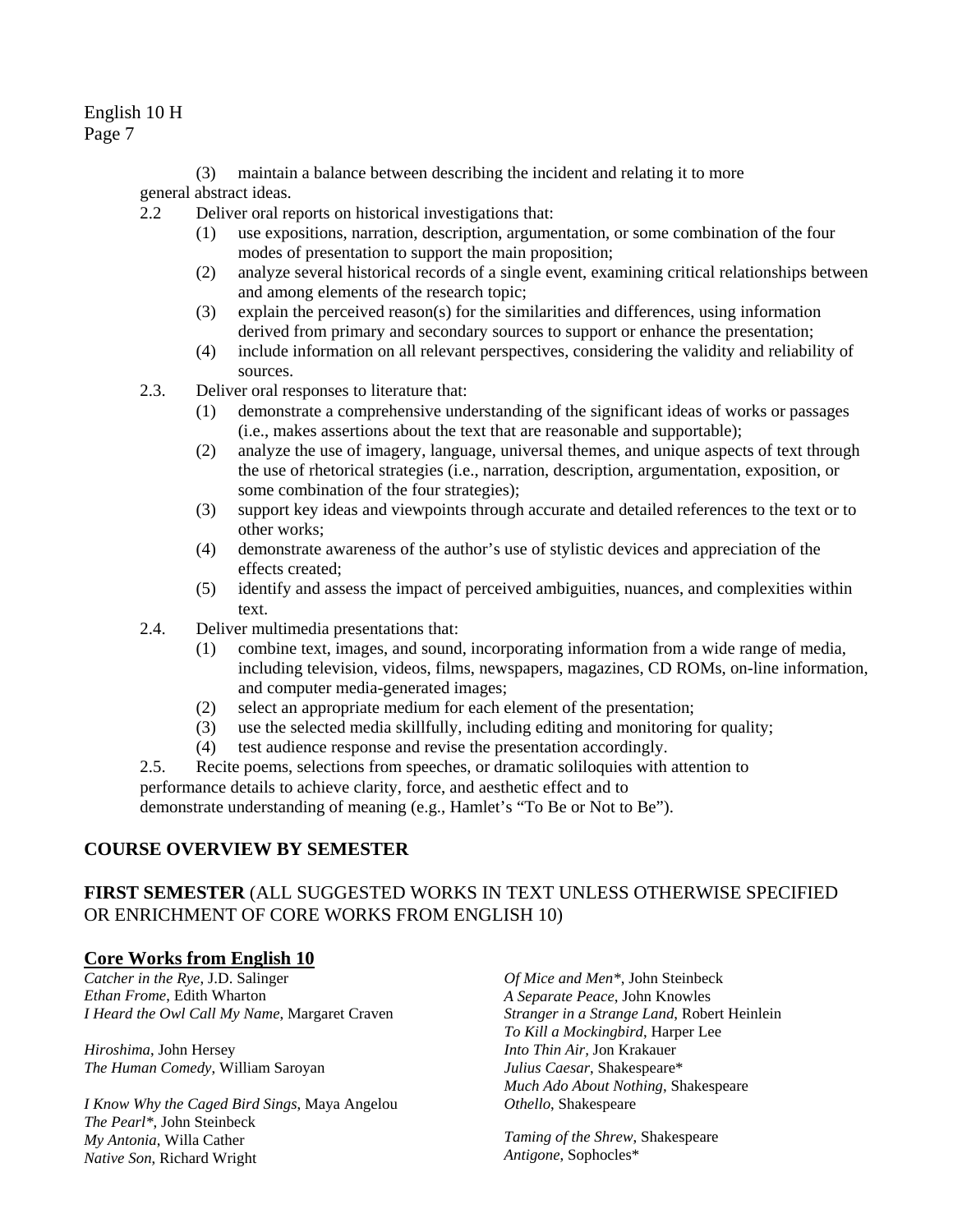*Twelve Angry Men,* Reginald Rose

- I. Beginnings (1750) 3
	- Choose 3 from the following: 1 must be Native American William Bradford Iroquois Anne Bradstreet Cotton Mather William Byrd Navajo Christopher Columbus John Smith Jonathan Edwards
	- A. Structural Elements
		- 1. Plot
			- a. Summarizing the plot line
			- b. Identifying internal/external conflicts
		- 2. Characterization
			- a. Recognizing methods of development
			- b. Comparing/contrasting characters
		- 3. Setting
			- a. Analyzing and evaluating its effect on the characters and plot
		- 4. Mood
			- a. Discussing the emotional tone and any changes that occur
		- 5. Theme
			- a. Explaining the underlying meaning
			- b. Relating the theme to outside situations
			- c. Comparing/contrasting the theme to other literary works
		- 6. Point of View
			- a. Identifying the point of view
			- b. Evaluating its effect on the work
		- 7. Stylistic Devices
	- B. Historical/Social Context of Work
	- C. Background of Author
	- D. Literary Terms and Vocabulary
		- 1. Sound devices (repetition, assonance, consonance, etc.)
		- 2. Rhetorical devices (paradox, hyperbole, parallelism, etc.)
		- 3. Literary devices (allusion, symbols, extended metaphor, etc.)
	- E. Correctness
		- 1. Domains of writing
		- 2. Supportive grammar, usage, mechanics, and spelling related instruction
- II. A Nation is Born 3

```
Choose 3 from the following: 1 must be a woman 
Abigail Adams Thomas Jefferson 
Jean DeCrevecoer Thomas Paine 
Benjamin Franklin Phillis Wheatley
Patrick Henry
```
A. Historical/Social Context of the Work

**WEEKS**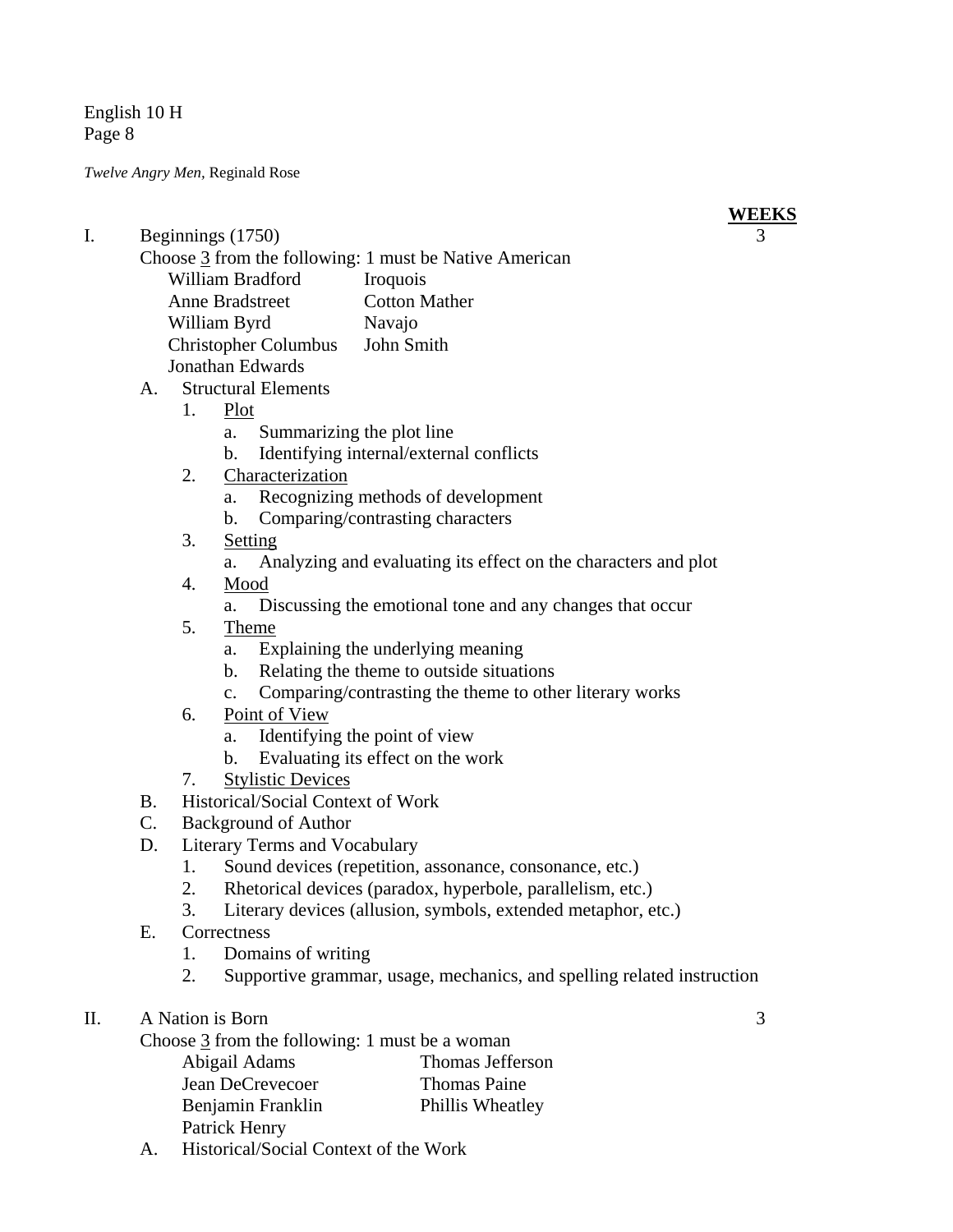- B. Background of the Author/Impact on Text
- C. Rhetorical Devices/Public vs. Private Documents
- D. Analysis of Mood, Theme, Tone
- E. Analysis of Impact of Public Documents and Their Appeal to Audience
- F. Oral Language Activities
	- 1. Small group and/or panel discussion
	- 2. Class discussion
	- 3. Individual speaking
	- 4. Oral reading
	- 5. Debate
	- 6. Formal and impromptu speaking
	- 7. Role of the audience
	- 8. Visual aids and props
	- 9. Evaluating presentations
	- 10. Incorporating multimedia and technology
- G. Active and Passive Listening
	- 1. Focus on the speaker

*The Crucible* (Arthur Miller)

- 2. Recognizing patterns of organization
- III. Novels, Nonfiction, and Drama 4
	- Choose 1 from the following:

*The Scarlet Letter* (Nathaniel Hawthorne)

*The Autobiography of Benjamin Franklin* (Benjamin Franklin)

- A. Dramatic Structure
	- 1. Plot
		- a. Summarizing the sequential action
		- b. Identifying internal/external conflicts
		- c. Analyzing the structure of the play
	- 2. Characterization
		- a. Identifying and describing both physically and behaviorally the characters in the play
		- b. Explaining the motivation behind a character's actions
		- c. Identifying the work's protagonist and antagonist
		- d. Comparing/contrasting characters
		- e. Relating the behavior of the characters to known individuals
	- 3. Setting
		- a. Identifying the time and place
		- b. Stating the time frame in which the work takes place
	- 4. Mood
		- a. Discussing the emotional tone of the work and how characters, dialogue and events alter the tone
	- 5. Theme
		- a. Explaining the underlying meaning
		- b. Relating the theme to outside situations
		- c. Comparing/contrasting the theme of other literary works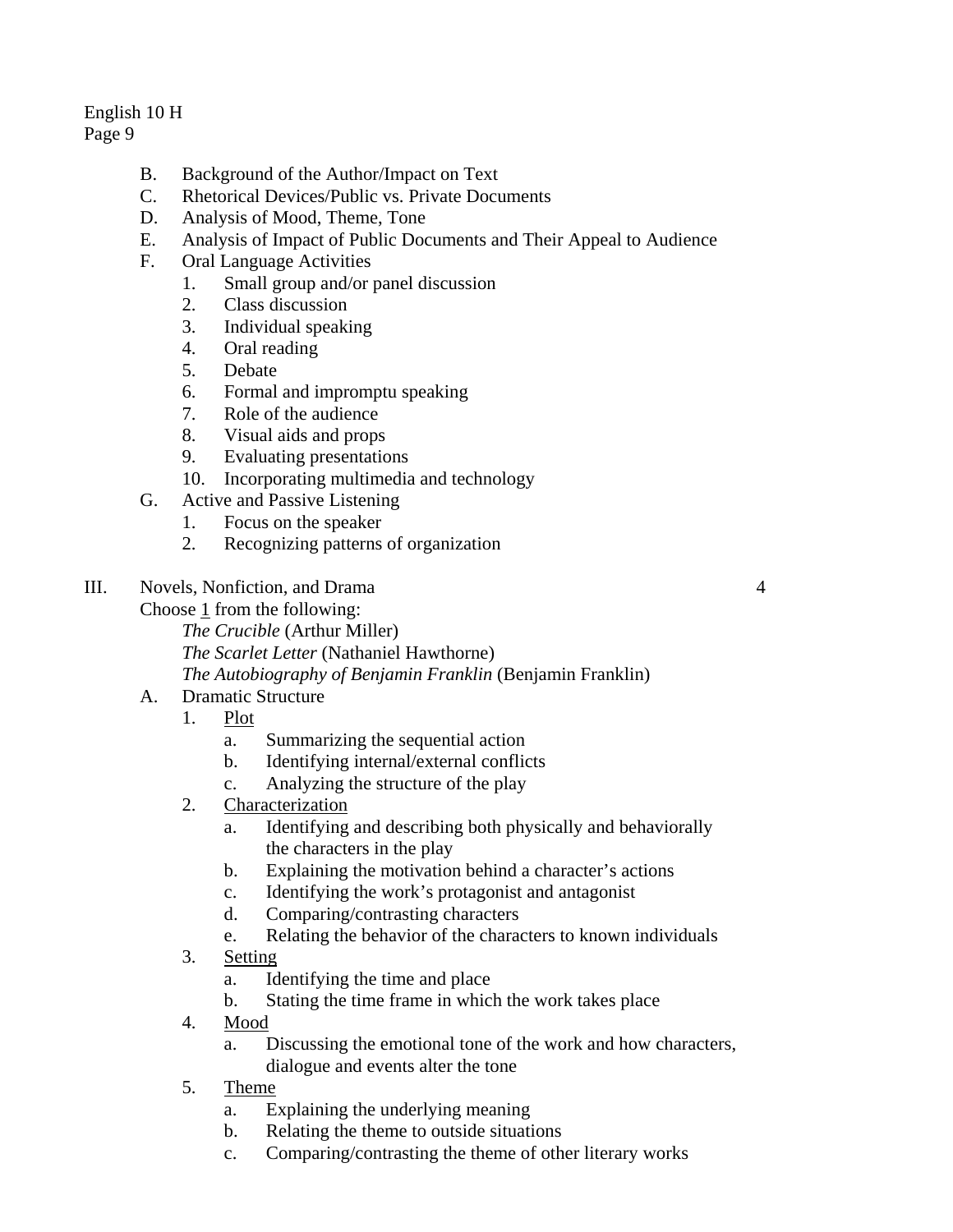- 6. Point of View
	- a. Explaining the attitude of the author toward the characters and events
- B. Aristotelian Elements
	- 1. Plot
		- a. Explaining the downfall of a noble hero
	- 2. Characterization
		- a. Explaining the concept of the tragic hero
	- 3. Idea
		- a. Recognizing that the play revolves around the concept of human greatness, of the unrealized possibilities of human life
	- 4. Diction
		- a. Recognizing that the language is elevated and dignified and explaining the purpose of this
- C. Background of the Authors
- D. Literary Terms and Vocabulary
- E. Staging
- F. Dramatization
	- 1. Memorization and performance
	- 2. Role-play
	- 3. Readers' theater
	- 4. Directing/Producing
- G. Correctness
	- 1. Domains of writing
	- 2. Supportive grammar, usage, mechanics and spelling related instruction

# IV. A Growing Nation (1800-1870) 4

Choose  $\frac{4}{5}$  from the following:

Bryant Irving Dickinson Longfellow Emerson Poe Hawthorne Thoreau Whitman

- A. Definition of Poetry
	- 1. What is a poem?
	- 2. Recognizing types of poems: narrative, lyrical, dramatic, epic
- B. Reading/Understanding Poetry (denotation and connotation)
	- 1. Discussing the literal level
	- 2. Analyzing and discussing the different interpretive levels
- C. Figurative Language
	- 1. Analyzing and discussing the use of imagery, metaphors, similes, personification, allusions, symbols, and irony
- D. Poetic Terms, Devices and Vocabulary
- E. Background of Authors
- F. Correctness
	- 1. Domains of writing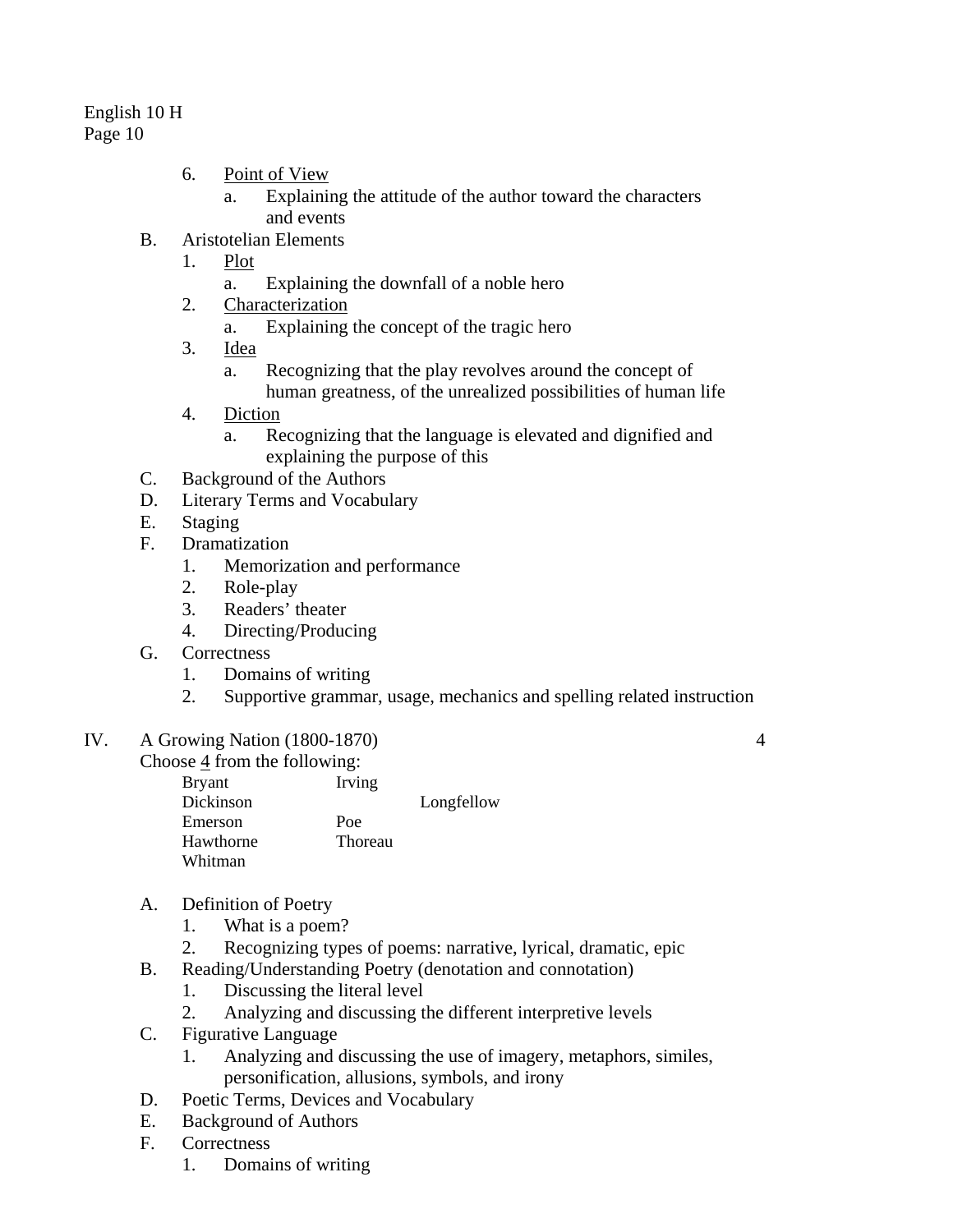# English 10 H

Page 11

- 2. Supportive grammar, usage, mechanics and spelling related instruction
- G. Oral Poetry
	- 1. Choral reading
	- 2. Recitation
	- 3. Readers' theater
	- 4. Dramatization
- H. Historical Context of Work
- I. Structural Elements
	- 1. Plot
		- a. Summarizing the plot line
		- b. Identifying internal/external conflicts
	- 2. Characterization
		- a. Recognizing methods of development
		- b. Comparing/contrasting characters
	- 3. Setting
		- a. Analyzing and evaluating its effect on the characters and plot
	- 4. Mood
		- a. Discussing the emotional tone and any changes that occur
	- 5. Theme
		- a. Explaining the underlying meaning
		- b. Relating the theme to outside situations
		- c. Comparing/contrasting the theme to other literary works
	- 6. Point of View
		- a. Identifying the point of view
- V. Novels 4

Choose 1 from the following: *The Adventures of Huckleberry Finn* (Twain) *The Red Badge of Courage* (Crane) *The Narrative of the Life of a Slave* (Douglas) *The Confidence Man* (Melville)

*Last of the Mohicans* (Cooper) *The Blithedale Romance* (Hawthorne) *Maggie, A Girl of the Streets* (Crane)

- A. Author Background/Social and Political Context of Work
- B. Socio-Historic Background
- C. Literary Terms
- D. Universal Themes
- E. Figurative Language
- F. Plot/Characterization/Setting

# **SECOND SEMESTER**

# VI. Division, Reconciliation, and Expansion (1850-1914) 4

Choose 5 from the following or enrichment of core works from English 10:

| Cather   | Bierce         | Spiritual    |
|----------|----------------|--------------|
| Chestnut | <b>Masters</b> | Lincoln      |
| Chopin   | Robinson       | Dunbar       |
| Crane    | Twain          | Chief Joseph |
| Douglass | Harte          |              |
|          |                |              |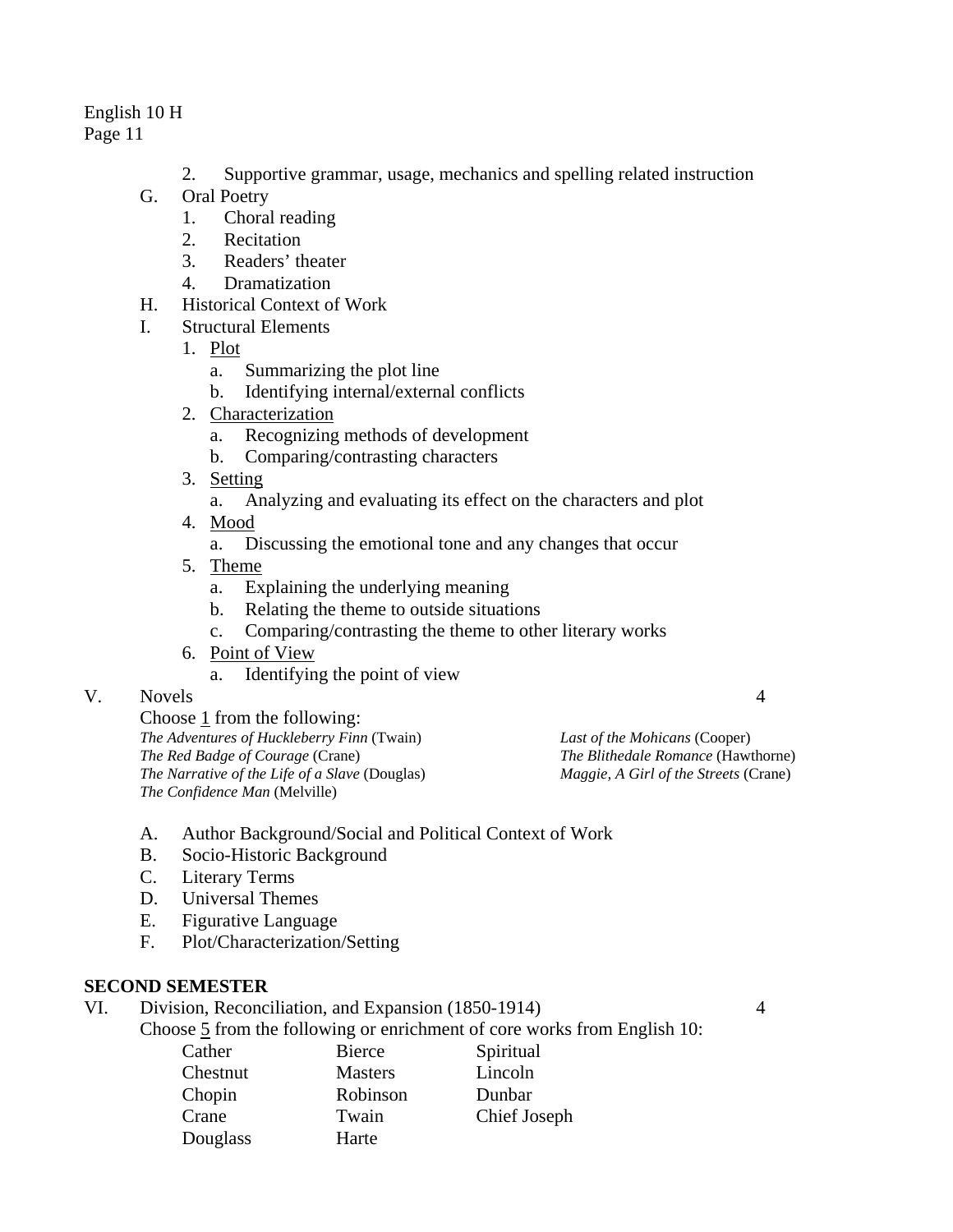- A. Structural Elements
	- 1. Plot
		- a. Summarizing the plot line
		- b. Identifying internal/external conflicts
	- 2. Characterization
		- a. Recognizing methods of development
		- b. Comparing/contrasting characters
	- 3. Setting
		- a. Analyzing and evaluating its effect on the characters and plot
	- 4. Mood
		- a. Discussing the emotional tone and any changes that occur
	- 5. Theme
		- a. Explaining the underlying meaning
		- b. Relating the theme to outside situations
		- c. Comparing/contrasting the theme to other literary works
	- 6. Point of View
		- a. Identifying the point of view
		- b. Evaluating its effect on the work
	- 7. Stylistic Devices
- B. Historical/Social Context of Work
- C. Background of Author
- D. Literary Terms and Vocabulary
	- 1. Sound devices (repetition, assonance, consonance, etc.)
	- 2. Rhetorical devices (paradox, hyperbole, parallelism, etc.)
	- 3. Literary devices (allusion, symbols, extended metaphor, etc.)
- E. Correctness
	- 1. Domains of writing
	- 2. Supportive grammar, usage, mechanics, and spelling related instruction
- VII. Disillusion, Defiance and Discontent (1914-1946) 6

Choose 5 from the following:

| Eliot      | Welty    |
|------------|----------|
| Pound      | Sandburg |
| Williams   | Porter   |
| Fitzgerald | Faulkner |
| Steinbeck  | Frost    |
| Cummings   | Hurston  |
| Hemingway  | Hughes   |
|            |          |

- A. Structural Elements
- B. Background of Authors/Historical and Social Context
- C. Literary Terms and Vocabulary
- D. Correctness
	- 1. Domains of writing
	- 2. Supportive grammar, usage, mechanics, and spelling related instruction
- E. Definition of Poetry
	- 1. What is a poem?
	- 2. Recognizing types of poems; narrative, lyrical, dramatic, epic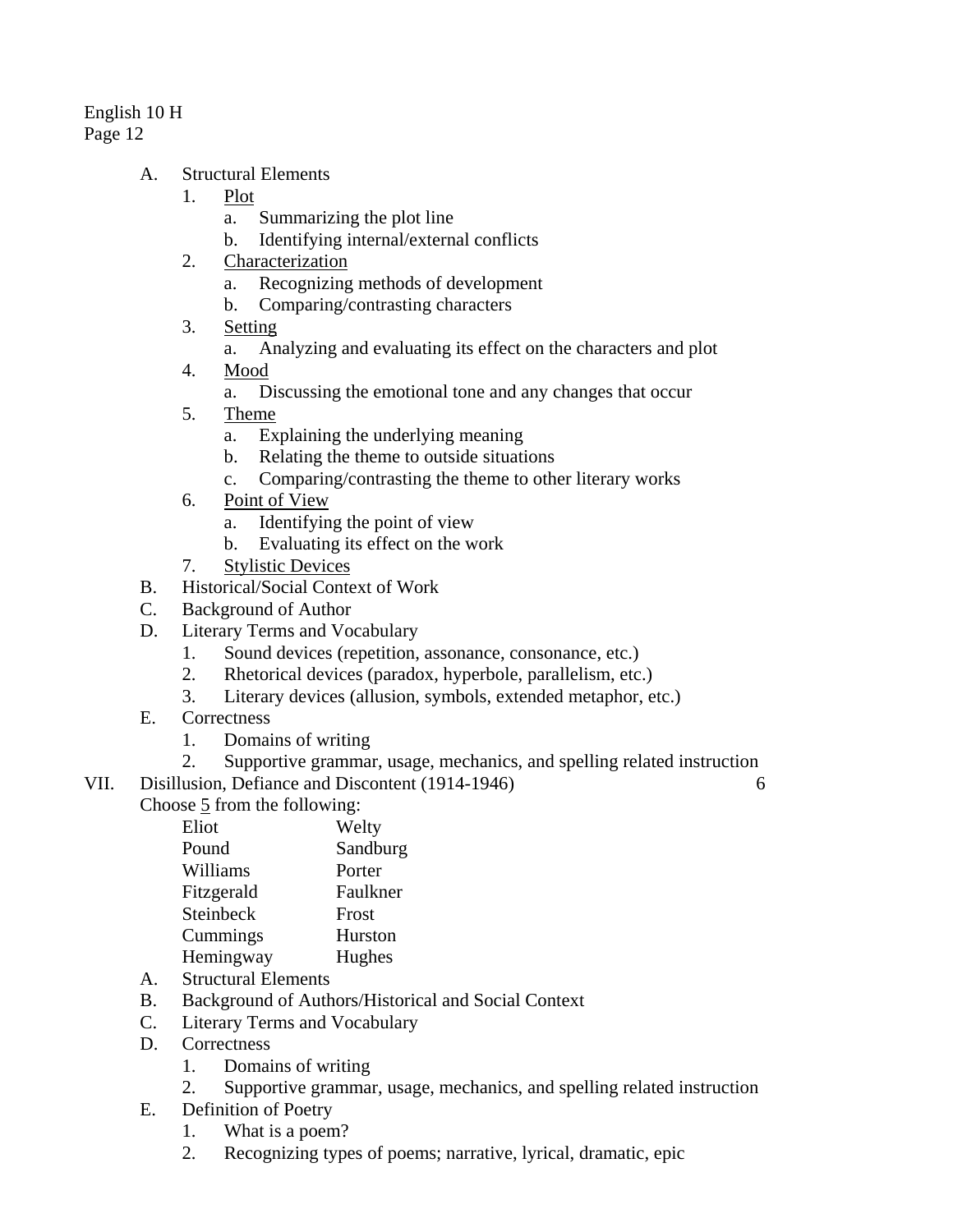# English 10 H

Page 13

- F. Reading/Understanding Poetry (denotation and connotation)
	- 1. Discussing the literal level
	- 2. Analyzing and discussing the different interpretive levels
- G. Figurative Language
	- 1. Analyzing and discussing the use of imagery, metaphors, similes, personification, allusions, symbols, and irony
- H. Poetic Terms, Devices, and Vocabulary
- I. Oral Poetry
	- 1. Choral reading
	- 2. Recitation
	- 3. Readers' theater
	- 4. Dramatization
- J. Research-Based Paper
	- 1. Writing Process
		- a. Writing clear, cogent, concise products
		- b. Engaging in pre-writing, pre-composition, writing, peer editing revising, and evaluating
	- 2. Format
		- a. Introduction with a thesis statement
		- b. Body paragraphs which exhibit one or more methods of development and include topic sentences and supporting details
		- c. Conclusion which summarizes or reemphasizes the central point of the composition
	- 3. Correctness
		- a. Direct instruction in grammar, usage, mechanics, and spelling
	- 4. Documentation
		- a. MLA style sheet format
- VIII. Prosperity and Protest (1946-Present) 4 Choose 3 from the following:

| O'Connor | Cisneros |
|----------|----------|
| Updike   | Tan      |
| Roethke  | Hersey   |
| Momaday  | Plath    |
| Walker   | Ehrlich  |
| Kingston | Ortiz    |
|          |          |

- A. Structural Elements
	- 1. Plot
		- a. Summarizing the plot line
		- b. Identifying internal/external conflicts
	- 2. Characterization
		- a. Recognizing methods of development
		- b. Comparing/contrasting characters
	- 3. Setting
		- a. Analyzing and evaluating its effect on the characters and plot
	- 4. Mood